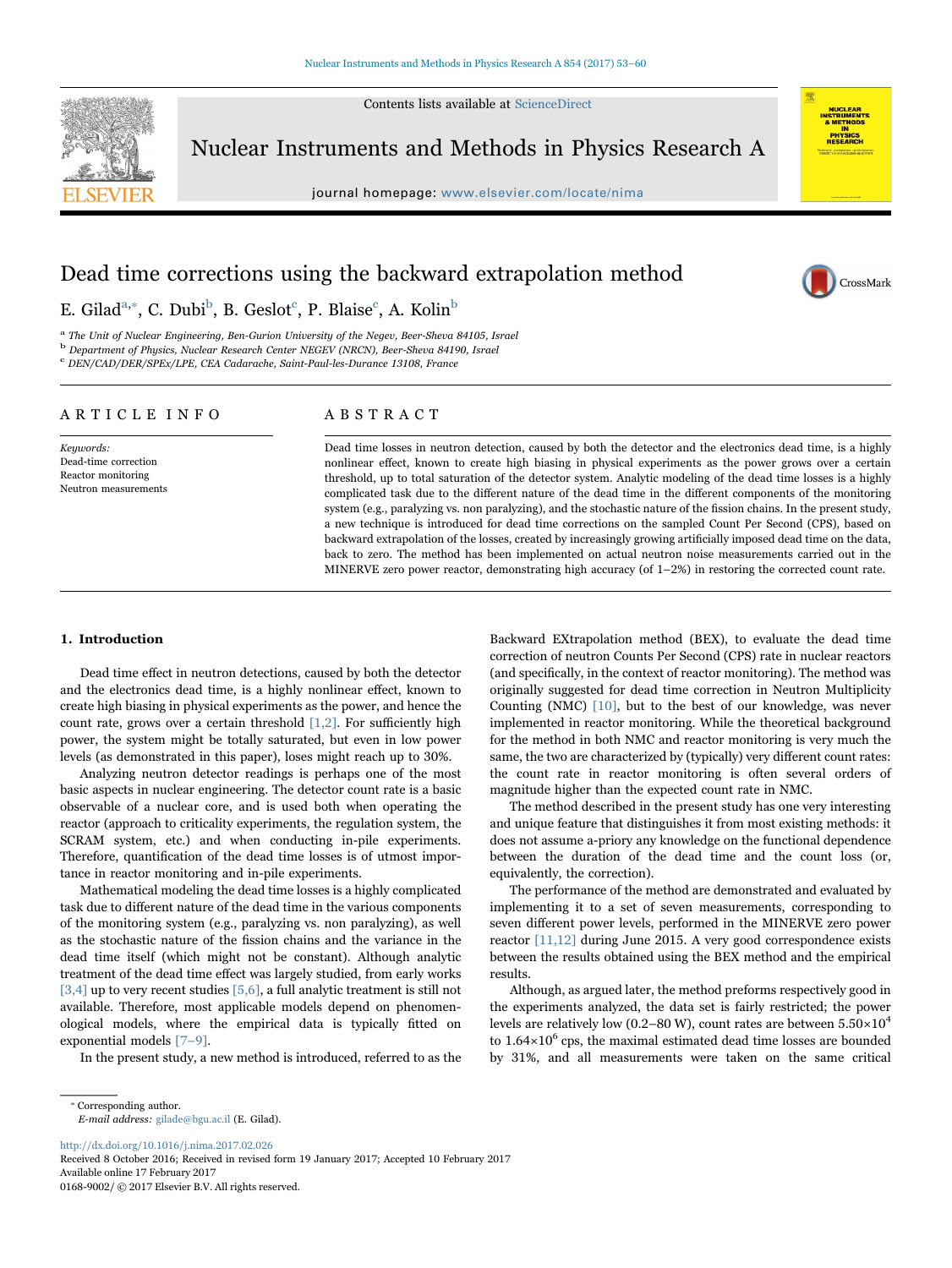configuration. Therefore, although the proposed scheme is referred to as a "method", it should be clear that the purpose of this study, at this point, is to form a proof of feasibility for the method, and further validation should be conducted before the method can be claimed operational.

The paper is arranged in the following manner: Some relevant theoretical considerations on dead time losses are introduced in [Section 2](#page-1-0). The BEX method is described in full details in [Section 3.](#page-1-1) [Sections 4 and 5](#page-2-0) describe the experimental results obtained using the method. [Section 6](#page-5-0) holds a discussion on the uncertainty analysis of the introduced method and the conclusions are given in [Section 7.](#page-6-6)

# <span id="page-1-0"></span>2. Theory of different dead time models

# 2.1. Dead time definition

The term dead time, in the present context, comes to describe a time period after a detection, in which the acquisition system is not operational. By acquisition system we refer to both the physical and the electronic components. In other word, a neutron arriving at the detector during the dead time will not be recorded. In the literature, two distinctions are considered regarding the nature of the dead time: constant vs. varying and paralyzing vs. non paralyzing  $[5]$ . In the first distinction, one separates between a dead time of a fixed duration and a dead time whose duration is a random variable. The second distinction regards the following question: if a neutron arrives to the detector while the detection system is down due to a dead time inflicted by a previous detection, will it once again inflict a dead time, extending the duration in which the system is down?

To demonstrate this point, we refer the reader to [Fig. 1.](#page-1-2) Each point indicates an arrival time of a neutron to a detection system characterized by a dead time  $\tau$ . Clearly, the second neutron arriving (indicated by the green dot) will not be recorded, but what about the third neutron (indicated by the black dot)? In the non paralyzing model, the fact that the second neutron arrival was "shielded" implies that as far as the acquisition system is concerned, it never existed, and thus the third detection (indicated by the black dot) is recorded. In the paralyzing model, the second arrival - recorded or not - will inflict a dead time  $\tau$ and the third detection is not recorded. The term "paralyzing" for describing the second model reflects the fact that in a paralyzing setting, once a certain threshold is met, further increase in the reactor power results in a decrease of the detection rate, up until the acquisition system is totally saturated with no recordings at all.

From a physical point of view, the nature of the dead time is determined by the component creating the dead time. Typically, dead time due to the electronic registration system is considered to be non paralyzing, while dead time created by the physical process in the detector is often paralyzing. Since the detection mechanism must have both, the true nature of the dead time is not strictly paralyzing or non paralyzing, but actually a combination of the two.

#### 2.2. Why is it so difficult do model the dead time?

Most of the well known models for reactor kinetics, from the time dependent Boltzmann transport equation to the point reactor kinetic equations, are deterministic. As such, they consider the neutron population size or the detection rate in a time interval as a determi-



<span id="page-1-2"></span>Fig. 1. Paralyzing vs. non paralyzing dead time. In the non paralyzing model, the third detection (indicated by the black dot) is recorded, whereas in the paralyzing model it is not.

nistic function of time, whereas physically both are random variable. The stochastic nature of the detection signal originates from both the probabilistic properties of nuclear interactions and the statistical nature of the detection process.

<span id="page-1-3"></span>In a more formal approach, consider a detection signal

$$
D_T = (t_1, t_2, \dots, t_i, \dots, t_n), \qquad t_i < t_{i+1}, \tag{1}
$$

describing the detection times in a nuclear system during an interval of duration T.  $D_T$  is, in fact, a single *realization* of a random process, which depends on many parameters characterizing the nuclear system, among them is the dead time  $\tau$ . Since the present study focuses on the dead time and the detection rate (counts per second - CPS), the random process is denoted by  $X(T, \tau)$ .

The measured CPS, given by  $n/T$ , is a sampling of the average count rate in the random process  $X(T, \tau)$ . The average losses due to a dead time  $\tau$ , which are defined by some functional form  $f(\tau)$ , depend of course on the average CPS. Moreover, the average losses are also strongly dependent on temporal correlations between the detections. For instance, in a marginally subcritical system exposed to a weak neutron source, detections typically tend to be concentrated in dense bursts [\[13\]](#page-7-0) and the dead time effect is enhanced compared to a system characterized by random uncorrelated detections. Consequently, an analytic model for the dead time effect must be a stochastic model.

Typically, most stochastic models of the count distribution (neglecting dead time effect) are based on the construction of a differential model for the so called probability generating function [\[14\].](#page-7-1) These models were previously extended to incorporate the dead time effect [\[6,15\]](#page-6-7) but in an extremely limited setting, since differential models, whose solutions are uniquely determined by the initial conditions, can only model Markovian processes, whereas the effect of the dead time is not Markovian.

The dead time is a non Markovian effect because in the context of differential models, the state of the system at time  $t$  is defined by the size of the neutron population at time  $t$  and the number of detections at time *t*. However, in order to account for dead time effect, the model must "remember" when the previous detection was recorded. In fact, in a non paralyzing setting, the model must have recollection of  $all$  arrival times up until t. Accounting for such "memory" effects is typically done by using integral models. This approach was used in [\[5\]](#page-6-2), where the so called integral master equation was derived. However, the high complexity of the integral model dramatically limits the results and raises extreme difficulties in obtaining any explicit formula for the count rate distribution.

Nonetheless, although explicit analytic results obtained so far do not have any real implementation in full reactor settings (all the studies referenced above were done in the setting of neutron multiplicity counting, and, to the best of our knowledge, were never implemented in nuclear reactor cores, experimental or operational), they do provide a piece of very important information: the functional form of the average count losses, i.e.,  $f(τ)$ , is an analytic function with respect to  $τ$ . From a theoretical point of view, this is the only assumption used in the BEX method.

#### <span id="page-1-1"></span>3. The backward extrapolation method

#### 3.1. Description of the BEX method

The basic idea in the Backward EXtrapolation (BEX) method is to construct the function describing the reduction in CPS due to the dead time effect, by artificially imposing a growing dead time on the signal, and then extrapolate the resulting function back to zero.

As before, the CPS in a system with a dead time  $\tau$  is denoted by  $f(\tau)$ , the actual measured CPS by  $CPS_0$ , and the actual dead time (which might be unknown) by  $\tau_0$ .

Looking at the detection signal  $D_T$  measured (or observed) on an interval of duration  $T$  (Eq.  $(1)$ ), the measured sample average CPS,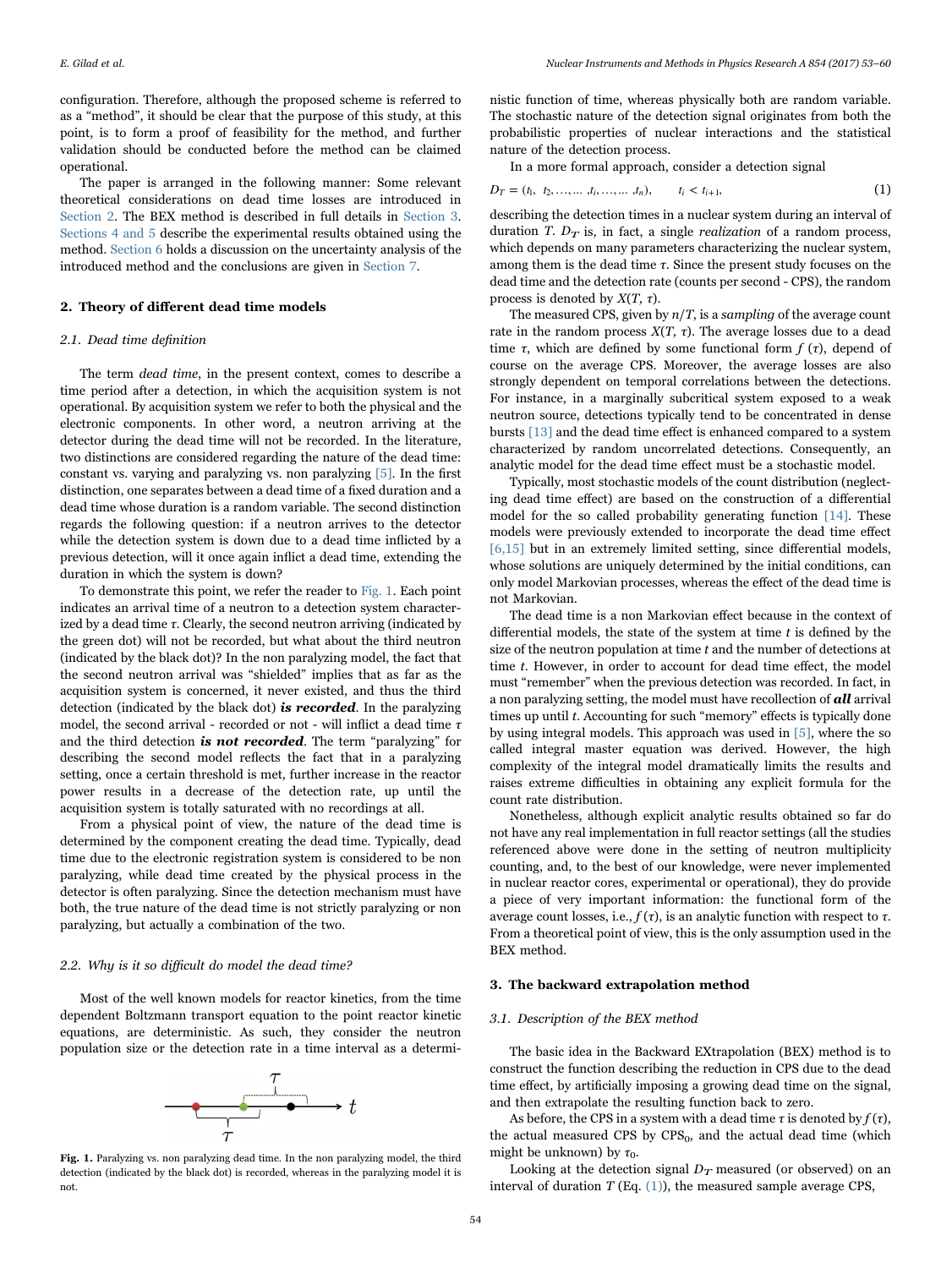$$
CPS_0 \equiv CPS(\tau_0) = \frac{n}{T},\tag{2}
$$

is a sampling of  $f(\tau_0)$ . Notice that for every dead time  $\tau \geq \tau_0$ ,  $f(\tau)$  can be explicitly sampled from the measured data  $D_T$  by eliminating all detections  $t_j$  such that  $t_j - t_{j-1} < \tau$ . In a non paralyzing dead time the procedure is a bit more complicated but still rather straightforward. For instance, one option for imposing non paralyzing dead time is to successively progress from one detection to the next, and at each point decide if the detection is shielded, by considering both the duration between the detections, and whether the first detection of the two was recorded.

These procedures of artificially imposing dead time on the measured data may be repeated for a series of increasing values of  $\tau \geq \tau_0$ . Clearly, for every  $\tau \leq \tau_0$ ,  $f(\tau)$  can not be evaluated by artificially imposing dead time, since imposing a dead time shorter that the actual dead time would not have any effect on the CPS. At this point, the resulting sampled  $f(\tau)$  can be fitted with any chosen model on all sampled points of  $f(\tau)$  (for  $\tau \geq \tau_0$ ) and extrapolate the fit back to zero, i.e.,  $\tau \rightarrow 0$ . This procedure enable the evaluation of the corrected CPS, i.e., CPS( $\tau \rightarrow 0$ ), given by

$$
f(0) = \lim_{\tau \to \infty} f(\tau) \tag{3}
$$

[Fig. 2](#page-2-1) describes the full implementation of the method on an actual measurement taken at the MIN- ERVE reactor at power level of 80(  $\pm$ 3%) W, producing  $1.6461 \times 10^6$  CPS. The x-axis describes the value of the induced dead time  $\tau$  and the y-axis the measured CPS. A cutoff at  $\tau = \tau_0 = 150 \pm 10$  ns is clearly observed, indicating this is the dead time of the system during the signal measurements. The blue dots represent the resulting CPS after artificially imposing dead time on the measured signal and the red curve represents a fourth degree polynomial fitted on the data for  $\tau > \tau_0$  (since all points are, in fact, the same measurement, a non weighted fit was executed). The red curve is an actual realization of the theoretical CPS function  $f(\tau)$ . Thus, the corrected CPS is obtained by extrapolating  $f(\tau)$  backwards to  $\tau \to 0$  and is given by the bisection between  $f(\tau)$  and the *y*-axis (purple dot in [Fig. 2](#page-2-1)). The choice of a very general fit model, i.e., a fourth degree polynomial, is arbitrary, manifesting two facts mentioned earlier in the paper: first, the assumption that  $f(\tau)$  is analytic, and second, that no prior knowledge on  $f(\tau)$  is needed.

# 3.2. Implementation of the BEX method with different dead time models

The procedure described above can be implemented using any model for the dead time. However, when implementing the method with a non paralyzing dead dime, a certain deviation is expected, due to the fact that under certain circumstances, some unrecorded detection

<span id="page-2-1"></span>

Fig. 2. Full implementation of the BEX method on actual neutron detection signal measured at the MINERVE reactor at power level of 80 W. The dead time of the system during the measurement is clearly observed at  $\tau$ =150 ns.

$$
\begin{array}{c}\n\tau_0 & \tau_0 \\
\hline\n\end{array}
$$

<span id="page-2-2"></span>Fig. 3. Artificially imposing non paralyzing dead time  $\tau > \tau_0$  on the detection signal is expected to result in certain deviation due to the need to "revive" unrecorded detections. See text for more details.

events should be "revived". To demonstrate this point, the reader is referred to [Fig. 3.](#page-2-2)

Consider three neutrons arriving consecutively to the detector at times  $t_1$  (red dot),  $t_2$  (green dot), and  $t_3$  (black dot), in a system with real dead time  $\tau_0$ . According to the definition of dead time, the detection at  $t_3$  is not recorded. Now, assume a non paralyzing dead time  $\tau > \tau_0$  is artificially imposed on the data, as shown in [Fig. 3.](#page-2-2) Now, the arrival at  $t_2$  should be deleted, but since a non paralyzing model use assumed, the arrival at  $t_3$  should be "revived", which is impossible since it was never recorded.

On the other hand, this is a "local" effect in the sense that once the imposed dead time is large enough, it will cover the detection in  $t_3$ anyway, and the imposed dead time will once again be valid (with respect to the three detections in [Fig. 3](#page-2-2)). Generally, the larger the imposed dead time with respect to the actual one, the smaller the expected deviation due to un-revivable detections is.

The implantation of the BEX method on the exact same measurement used in [Fig. 2](#page-2-1) with both paralyzing and non paralyzing dead time is shown in [Fig. 4](#page-2-3). The corrected CPS are  $2.1727 \times 10^6$  s<sup>-1</sup> and 2.0579 ×10<sup>6</sup> s −1 , respectively, showing a 5% discrepancy in the corrected CPS. As stated earlier, implementation of the non paralyzing model is bound to give a bias in the corrected CPS, but quantifying it is beyond the scope of this paper. Therefore, it should be clear that implementation of the BEX method in a non paralyzing dead time setting, at this point, is questionable.

#### <span id="page-2-0"></span>4. Experimental results

#### <span id="page-2-4"></span>4.1. Experimental setting

In order to validate the BEX method, a set of seven measurements was performed in the MINERVE reactor, differing only in the power level of the reactor. The MINERVE reactor, a part of the CEA Cadarache Center, is a light water moderated zero power reactor (ZPR), dedicated mainly to nuclear data experimental validation using

<span id="page-2-3"></span>

Fig. 4. Implementation of the BEX method on a detection signal from the MINERVE reactor, at 80 W, using both paralyzing and non paralyzing dead time models.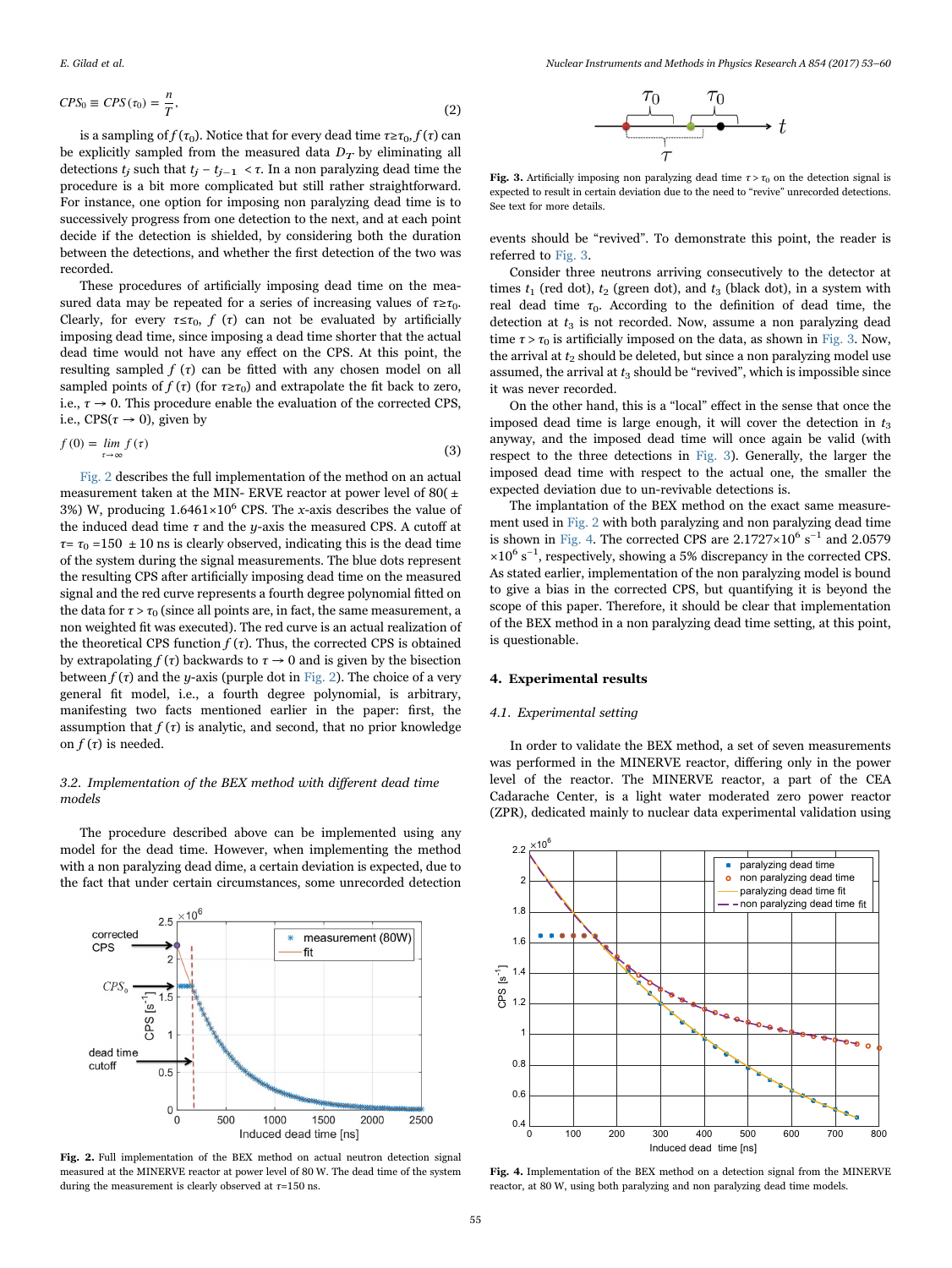<span id="page-3-0"></span>

Fig. 5. Pre-amplifier response to a single neutron detection.

a variety of experimental techniques [\[11\].](#page-6-5)

The experiment was performed in the framework of a tripartite collaboration between CEA, Ben-Gurion University of the Negev (BGU) and the Israel Atomic Energy Commission (IAEC) utilizing the core configu- ration of the MAESTRO-SL experimental program. The experiment detailed here was performed alongside another, different, oscillation measurement campaign using high sensitivity CEA made miniature fission chambers [\[16\]](#page-7-2) located at the center of the core. The detector used was FC n◦ 2295, 8 mm in diameter with ∼10 mg of 235U. The detector was connected to a Canberra ADS7820 amplifiers/ discriminator. This analog module converts input current pulses to voltage and then applies a pulse discrimination based on a variable threshold (typically 0.5 V). The output of the module is a TTL pulse train (width approximately 50 ns, see [Fig. 5](#page-3-0)). Signal acquisition was made using a Fast-Comptec MCA-3 acquisition card. [Fig. 5](#page-3-0) below shows the preamp output for a single neutron detection. An additional width to the dead time is due to the amplifier/discriminator (estimated by 50 ns) and the electronic dead time from the Fast-Comptec acquisition card.

The measurements took place on June 3rd, 2015, in seven different power levels: 0.2 W, 1 W, 5 W, 10 W, 20 W, 50 W and 80 W. Power levels were measured using a calibrated fission chamber. Uncertainty on the absolute power level is 3% and the relative uncertainty (between the reported values in the present experiment) is 0.9%. The reactor was critical during the measurements at each power level, each measurement was about 15 min long, and no significant power drift was recorded. [Table 1](#page-3-1) below shows the total CPS measured in each experiment.

Generally, the neutron count rate is expected to be linear in the power. The zero power count rate was not measured, but when fitting the first two measurements - which are piratically zero power, and the expected dead time losses are very small - and extrapolating to zero power, we result with 27 cps, practically zero. There for, it is safe to assume that the zero power detector readings are negligible and do not create any biasing in the results. Looking at [Table 1](#page-3-1), the count rate

<span id="page-3-1"></span>Table 1 Total neutron count rate vs. reactor power.

| power [W] | CPS $\lceil x10^6 \text{ s}^{-1}\rceil$ |  |  |
|-----------|-----------------------------------------|--|--|
| 0.2       | $0.0055 + 1.42\%$                       |  |  |
| 1         | $0.0275 + 0.60\%$                       |  |  |
| 5         | $0.1323 + 0.28%$                        |  |  |
| 10        | $0.2618 + 0.19%$                        |  |  |
| 20        | $0.4989 + 0.14%$                        |  |  |
| 50        | $1.1410 + 0.09\%$                       |  |  |
| 80        | $1.6461 + 0.08\%$                       |  |  |

exhibit a clear sublinear behavior as a function of the power (plotted on [Fig. 7\)](#page-5-1), indicating a major drop in the count rate due to detector dead time. For example, the count rate in the last measurement at 80 W is below the linear fit by 33%.

Since the count rate in the first measurement (0.2 W) is considerably low, no significant dead time losses are assumed in this measurement. Consequently, the linear curve connecting the origin with this point (0.2 W,  $5.5 \times 10^{3}$  s<sup>-1</sup>) is used as the "zero dead time" reference CPS value to estimate the performance of the method.

#### 4.2. Full implementation of the BEX method

The BEX method was implemented on each of the seven measurements, using the paralyzing dead time model. The imposed artificial dead times range from  $\tau$ =25 ns up to  $\tau$ =2500 ns with 25 ns increments and the fit was done using a fourth degree polynomial function. From a practical point of view, this means that no specific model assumptions were made and the most general model was used. The results, both the sampled values of  $f(\tau)$  and the fit, for all seven measurements are shown in [Fig. 6.](#page-4-0) In all measurements, the smallest artificially imposed dead time for which a drop in the count rate occurs is found to be  $\tau$ =150 ns, indicating the actual dead time  $\tau_0$ .

As expected, the effect of the artificially imposed dead time on the count rate increases as the power increases, starting from 1.2% loss for  $\tau$ =2500 ns at 0.2 W and up to approximately completely paralyzed system for the same value of  $\tau$  at 80 W. In all the graphs shown in [Fig. 6](#page-4-0) the bisection of the fitted curve (red line) on the CPS axis corresponds to the corrected value of the CPS. The results are summarized in [Table 2](#page-5-2) and [Fig. 7](#page-5-1).

The goodness of fit was evaluated using  $\chi^2 = \frac{1}{n} \sum_{i=1}^n [Y_i - Y(\tau_i)]^2$ , where *n* is the number of points used for fit,  $Y(\tau_i)$  is the measured CPS value (after artificially imposing dead time  $\tau_i$ ), and  $Y_i$  is the fit value at  $\tau_i$ . The maximal value of  $\chi$  was 0.3% (with respect to the measured CPS) and all other values were considerably lower, i.e., less then 0.01% (see [Section 6\)](#page-5-0).

The corrected CPS values exhibit an good agreement with the reference CPS values, with a maximal error of 1.8% and an average error of 0.7%. The uncertainty on the reference value is taken as the relative uncertainty on between the power levels. The uncertainty on the corrected CPS will be described in more details is [Section 6.](#page-5-0)

#### 4.3. Implementation of the BEX Method using Exponential fit

The results obtained so far show very good agreement with the reference CPS. However, two notes are worth mentioning regarding the fact that the data was fitted and then extrapolated back to zero using a fourth degree polynomial. First, as a general note, a fourth degree polynomial generally suffices to fit any monotonic function. Thus, no physical insights into the nature of the dead time losses can be inferred form the fit results (i.e., the polynomial coefficients). Second, the fact that  $f(\tau)$  has a finite limit as  $\tau$  tends to infinity, whereas a fourth degree polynomial does not, requires that a large number of induced dead times is used.

In order to account for both issues, the implementation of the BEX method was repeated, replacing the fourth degree polynomial with a simple exponential of the form  $f(\tau) = Ae^{-\Lambda \tau}$ . Since the exponential model implies that  $f(\tau)$  vanishes as  $\tau$  tends to infinity, this model is only suitable for a paralyzing dead time model. It is also worth mentioning that this notation implies that the corrected CPS is nothing more than the multiplicative factor A. The results are shown in [Table 3](#page-5-3) below.

According to [Table 3,](#page-5-3) for total count rate below  $0.5 \times 10^6$  s<sup>-1</sup> (corresponding to 20 W), the difference between the two models is negligible. As the count rate increases, we see some bias, but the results are still very similar, with a maximal 4.9% discrepancy between the two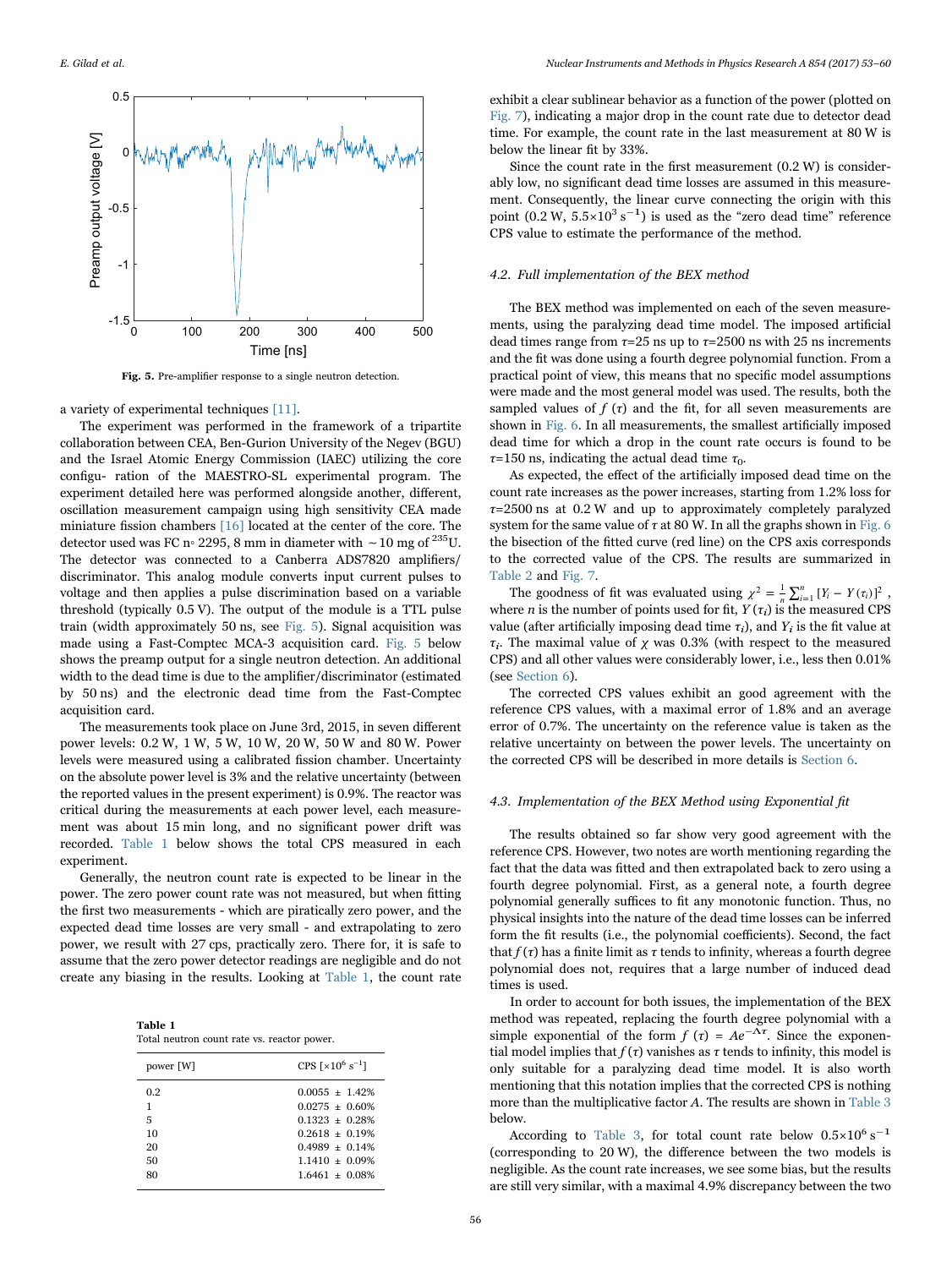<span id="page-4-0"></span>

Fig. 6. Implementation of the BEX method (with paralyzing dead).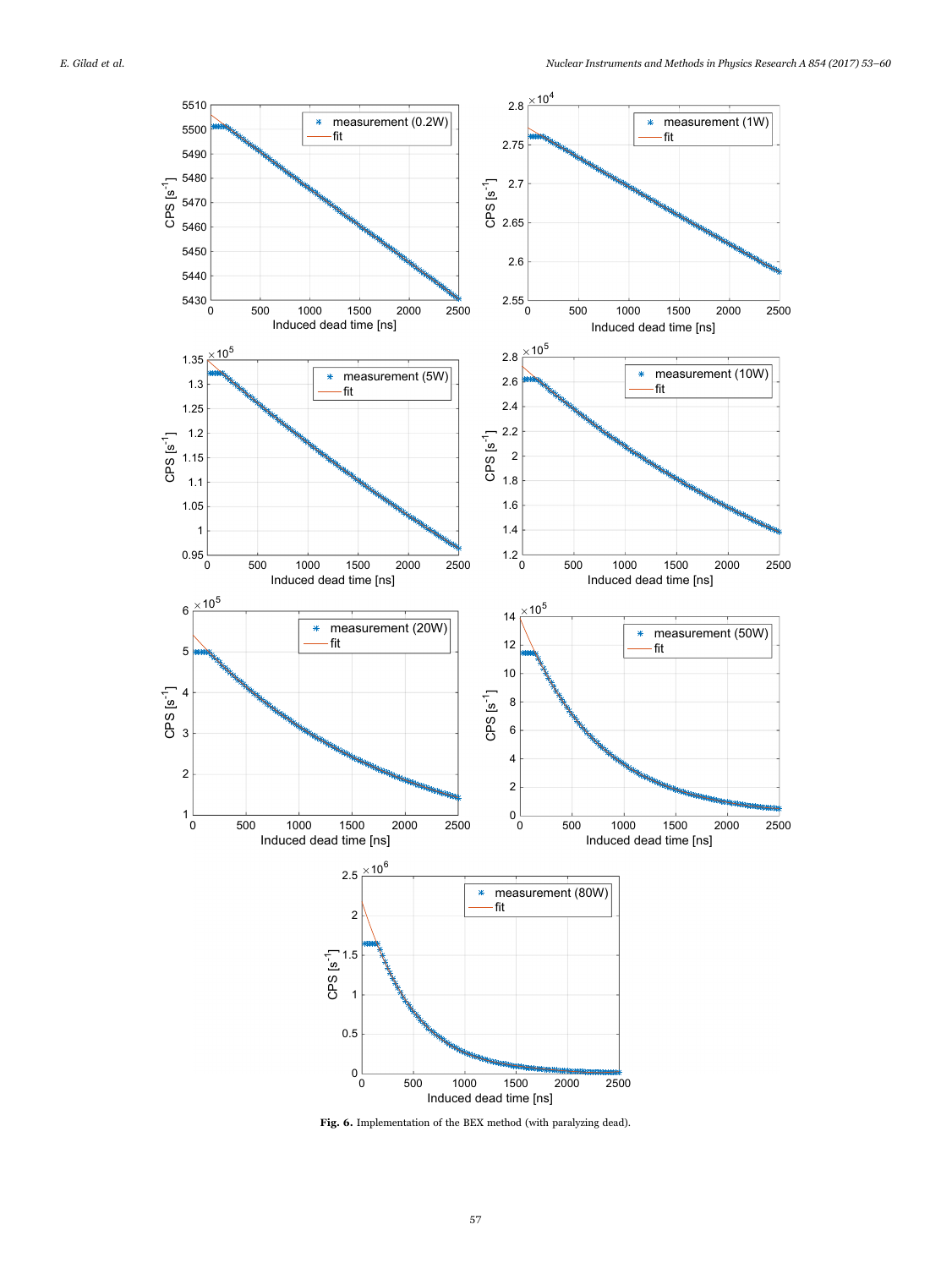#### <span id="page-5-2"></span>Table 2

Dead time corrections using the BEX method and the reference CPS (linear fit). All CPS values are given in units of  $[10^6 \text{ s}^{-1}]$ .

| Power [W]     | $CPS_0$                                               | corrected CPS<br>BEX, 4th order                        | correction<br>[%]<br>$(BEX/CPS_0 -$<br>$1) \times 100$ | reference CPS                        |
|---------------|-------------------------------------------------------|--------------------------------------------------------|--------------------------------------------------------|--------------------------------------|
| 0.2<br>1<br>5 | $0.0055 + 1.4%$<br>$0.0275 + 0.6%$<br>$0.1323 + 0.3%$ | $0.0055 + 0.0%$<br>$0.0277 + 0.1\%$<br>$0.1350 + 0.3%$ | 0.1<br>0.4<br>2.0                                      | $0.0275 + 0.9\%$<br>$0.1375 + 0.9\%$ |
| 10            | $0.2618 + 0.2%$                                       | $0.2727 + 0.5%$                                        | 4.1                                                    | $0.2750 + 0.9\%$                     |
| 20            | $0.4989 + 0.1\%$                                      | $0.5404 + 0.6%$                                        | 8.3                                                    | $0.5501 + 0.9\%$                     |
| 50            | $1.1410 + 0.1\%$                                      | $1.3865 + 1.4%$                                        | 21.5                                                   | $1.3753 + 0.9%$                      |
| 80            | $1.6461 + 0.1\%$                                      | $2.1727 + 2.1\%$                                       | 31.9                                                   | $2.2000 + 0.9\%$                     |

<span id="page-5-1"></span>

Fig. 7. Reference CPS (linear fit) and corrected CPS using the BEX method (error bars are smaller than the markers' size in the plot).

<span id="page-5-3"></span>Table 3 Corrected CPS using the BEX method with a paralyzing dead time and an exponential fit.

|                                       | Corrected CPS $\lceil \times 10^6 \text{ s}^{-1} \rceil$                                                                                   |                                                                                                                                       |                                                          |
|---------------------------------------|--------------------------------------------------------------------------------------------------------------------------------------------|---------------------------------------------------------------------------------------------------------------------------------------|----------------------------------------------------------|
| Power [W]                             | Polynomial fit                                                                                                                             | Exponential fit                                                                                                                       | reference CPS                                            |
| 0.2<br>1<br>5<br>10<br>20<br>50<br>80 | $0.0055 + 0.0%$<br>$0.0277 + 0.1\%$<br>$0.1350 \pm 0.3\%$<br>$0.2727 + 0.5\%$<br>$0.5404 + 0.6%$<br>$1.3865 \pm 1.4\%$<br>$2.1727 + 2.1\%$ | $0.0055 + 0.1\%$<br>$0.0270 + 0.1\%$<br>$0.1350 + 0.3%$<br>$0.2727 + 0.6%$<br>$0.5407 + 0.8\%$<br>$1.4000 + 1.5\%$<br>$2.2796 + 2.2%$ | 0.0275<br>0.1375<br>0.2750<br>0.5501<br>1.3753<br>2.2000 |

fit models, and a maximal 2.1% difference between the results of the exponential fit model and the reference CPS. When the goodness of fit is compared, the 4th degree polynomial exhibits favorable results, as the relative value of  $\chi$  increases to 0.6%.

## 5. Dead time correction factor - The N over M ratio

One of the basic notations in the theory of neutron dead time correction is the ratio between the theoretical count rate (N) and the actual count rate  $(M)$ , referred to as the N over M ratio (or the dead time correction factor).

The two most basic models for dead time corrections are  $M = \frac{N}{1 + Nt}$ for a non paralyzing dead time and  $M = Ne^{-\tau N}$  in a paralyzing dead time [\[9\]](#page-6-8). When  $\tau$  is sufficiently small (i.e.,  $\tau N <$  < 1), both models reduce to  $\frac{N}{M} \approx 1 + N\tau$  In other words, in case a proper dead time correction is



<span id="page-5-4"></span>

Fig. 8. The  $N$  over  $M$  ratio obtained by the BEX method.

applied and  $N$  is properly approximated (recall, only  $M$  is measured), then a linear relation should exist between  $\frac{N}{M}$  and N, passing through  $\frac{N}{M}$  = 1 at N = 0 with a slope equal to the dead time  $\tau$ . [Fig. 8](#page-5-4) shows the N over  $M$  ratio obtained by implementing the BEX method to all seven experiments.

The aim of this section is to quantify the performance of the BEX method using the  $N$  over  $M$  ratio. Using this ratio has two advantages over the linear fit with the power levels: first, the  $y$ -axis is dimensionless, offering a scale free quantification. Second, the results are independent of the power calibration (which by itself is subjected to uncertainties).

A very good linear fit is demonstrated in [Fig. 8](#page-5-4), with a  $x^2$  score of  $x^2$ =1.5 ×10<sup>-5</sup>. Fitting the data on a general linear mode A + BN leads to  $A = 1.001 \pm 0.6\%$  and  $B = 148.9 \pm 3.0\%$  ns, showing a biasing of less than 1% from the expected values.

# <span id="page-5-0"></span>6. Uncertainty analysis and error propagation

Uncertainty analysis in general is done in two steps. In the first step, the errors in the different observables are quantified, and in the second, the errors are propagated onto the evaluated quantity.

The outline of the present section is to address both steps in term of the BEX method: in [Section 6.1](#page-5-5) the accuracy of the method itself is described, whereas in [Section 6.2](#page-6-9) the error propagation is discussed along with its effects on the performance of the method in terms of facility operation and physical in-pile experiments.

#### <span id="page-5-5"></span>6.1. Uncertainty quantification on the corrected CPS

Uncertainty analysis, in general, refers to three major types of uncertainty factors: Systematic uncertainty (e.g., due to model assumptions), numerical uncertainty (e.g., due to numeric procedures applied), and statistical uncertainty (e.g., due to sampled values that might have statistical variance).

Starting with the systematic error, two main assumptions are made: First, that  $f(\tau)$  can be described as a fourth degree polynomial, and second, a paralyzing dead time. Since a fourth degree polynomial is a very general model (especially for a monotonic function), the uncertainty due to the first assumption is negligible. Next, following the characteristics of the dead time in each component of the detection system (as described in [Section 4.1\)](#page-2-4), it is safe to state that the dead time is governed by a paralyzing model. Thus, the systematic error is estimated to be fairly small, and the uncertainty is dominated by the second and third factors described.

The numerical uncertainty is determined by two factors: uncertainty due to discretization of the induced dead time (or the step between two consecutive values of the induced dead time), and the fit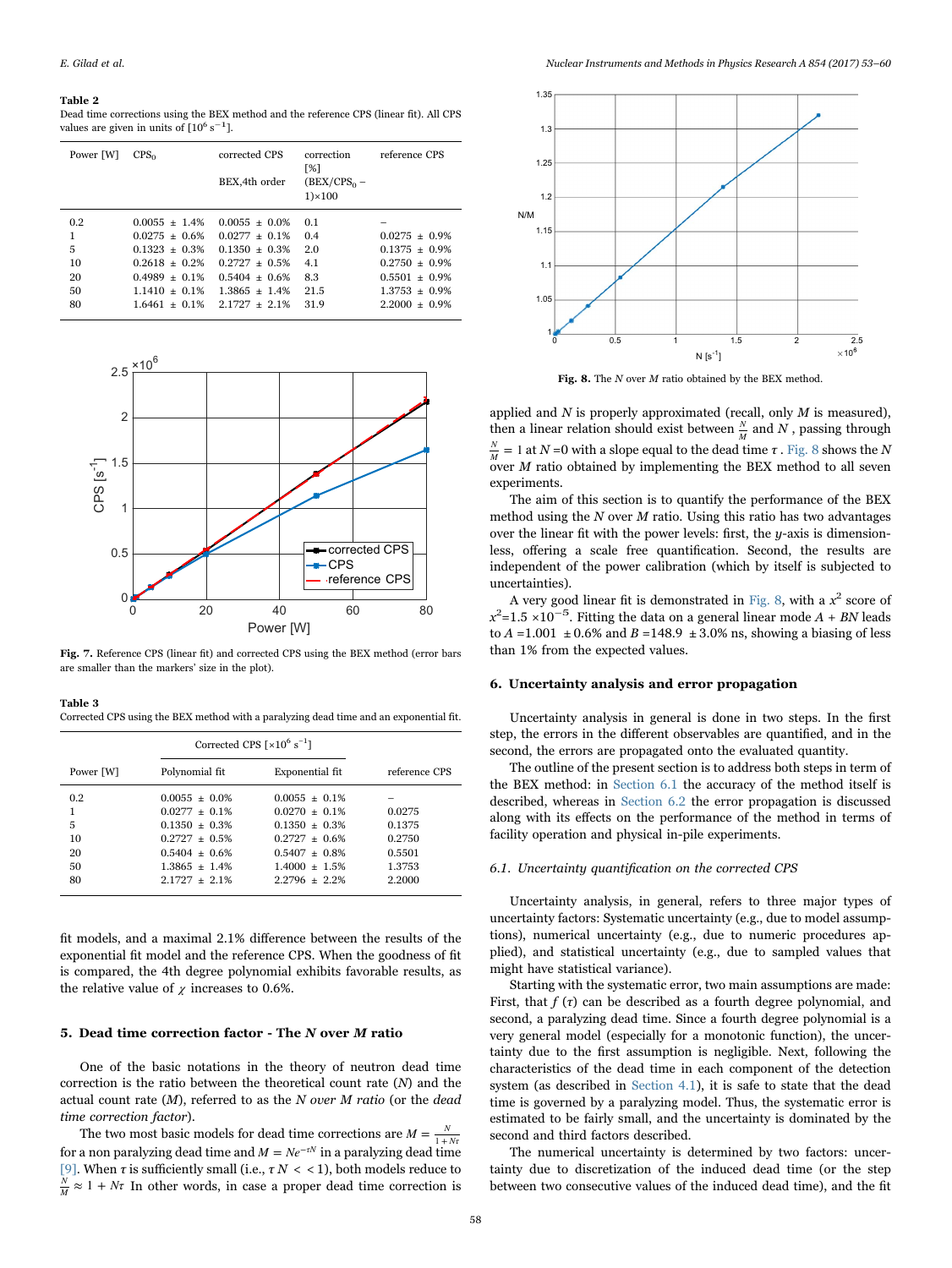<span id="page-6-10"></span>

| Table 4      |  |  |  |  |
|--------------|--|--|--|--|
| $\mathbf{r}$ |  |  |  |  |

Uncertainties in the dead time correction.

| Power [W]                                                                          | 0.2                                    |                                     |                                    | 10                                 | 20                                   | 50                                 | 80                                 |
|------------------------------------------------------------------------------------|----------------------------------------|-------------------------------------|------------------------------------|------------------------------------|--------------------------------------|------------------------------------|------------------------------------|
| statistical uncertainty <sup>a</sup> [%]<br>numerical uncertainty <sup>b</sup> [%] | $2.5 \times 10^{-3}$<br>0.0009<br>0.01 | $2.0\times10^{-1}$<br>0.0016<br>0.1 | $1.9\times10^{1}$<br>0.0033<br>0.3 | $1.9\times10^{2}$<br>0.0053<br>0.5 | $3.7 \times 10^{4}$<br>0.0122<br>0.6 | $6.5\times10^{5}$<br>0.0707<br>1.3 | $2.8 \times 10^7$<br>0.3260<br>1.8 |

 $\frac{\chi}{CPS} \times 100$ 

<sup>b</sup> corresponding to discretization resolution  $\Delta \tau$ .

process. The resolution of imposed dead time values  $(\Delta \tau)$  has two effects: First, in determining the "cutoff" point from which the extrapolation should be carried out. Second, too fine resolution might results in step-wise form of the CPS, i.e., it remains constant over two or more consecutive dead time values. In the present study, this was prevented by making sure that  $(\Delta \tau)$  is large enough. Both effects can be translated to a "horizontal shift" of the BEX interpolation function. This, in turn, creates a vertical shift on the bisection with the  $y$ -axis, which defines the error bar on the corrected CPS.

As to the fit process, the uncertainty can be estimated by the relative value of  $χ$  (with respect to the CPS). The statistical uncertainty is determined by the statistical uncertainty on the CPS (since all the points in the BEX curve are obtained by the exact same measurement). The uncertainty on the CPS can be estimated as the square root of the CPS divided by the square root of the measurement time, and is significantly smaller than than the other two factors.

The first two uncertainty factors are summarized in [Table 4.](#page-6-10)

It is obvious from [Table 4](#page-6-10) that the uncertainty is dominated by the uncertainty related to the discretiza- tion of  $\tau$ . To finalize the uncertainty quantification, recall that the uncertainty on the reference values was estimated at about 1%. Therefore, the corrected CPS should all be in a 3% biasing from the reference value, which is indeed the case. To summarize, under the present parameters, the BEX method is accurate up to 2%.

#### <span id="page-6-9"></span>6.2. Error propagation

Once the uncertainty on the corrected CPS is determined, we turn to analyze the error propagation onto the output of the experiment. Of course, this analysis can not be global, and the result is highly dependent on the actual type of experiment. Here, to demonstrate the applicability of the BEX method to actual facility operation, the error propagation is analyzed in an approach to criticalty experiment.

<span id="page-6-11"></span>In the basic approach to criticality experiment, when the rector is still subcritical, the CPS (here denoted by  $N$ ) and the reactivity (in natural units) are related by

$$
N \approx \frac{S \times P_d}{-\rho} \tag{4}
$$

where  $S$  is the external source intensity and  $P_d$  is the detection efficiency of the the monitoring system (the last is valid when the system is close to criticality and  $\rho \approx k-1$ ). Approach to criticality is achieved by extrapolating  $1/N$  to zero. In other words, the relation in Eq. [\(4\)](#page-6-11) is used. For a general relation of the form  $\rho = f(N)$ , the propagation of an uncertainty in N to the uncertainty in  $\rho$  can be estimated by the simple relation:

$$
\Delta \rho \approx \frac{df}{dN} \Delta N \tag{5}
$$

Explicitly, in the present context,  $\Delta \rho = S \times P_d \frac{1}{N^2} \Delta N$ . In a typical ZPR,  $S \times P_d$  is in the order of unity, and N is in the order of  $10^5$ , which is the factor transforming from natural units of  $\rho$  to pcm. Thus, if the relative error in about 2% (meaning that  $\frac{\Delta N}{N} = 0.02$ ), the propagation to  $\Delta \rho$  is in the order of 10 pcm. Of course, this is a very rough estimation, and the propagation may be higher or lower. Still, as a general note, it seems that the BEX method is suitable for dead time corrections in an approach to criticality experiment in a typical ZPR.

#### <span id="page-6-6"></span>7. Conclusions

In this study, the BEX method for dead time corrections in a neutron detection system was introduced and studied. The method was implemented on a set of seven measurements, differing only in power level, at the MINERVE zero power reactor.

The method was implemented using two different fit models - a fourth degree polynomial and an expo- nential fit. While the results of both fitting models showed good correspondence with the reference values (obtained by a linear fit), the results of the polynomial fit were slightly better, with an average error of 0.7% and a maximal error of 1.8%. These results are consistent with the estimated uncertainty of the method (in the present setting) of about 2%.

The differences between imposing paralyzing and non paralyzing dead time within the BEX method were discussed and explained, and it was shown that for the 80 W measurement the discrepancy amounts to ∼5%.

The N over M ratio was studied, once again showing favorable results, with an estimated dead time of ns, compared to the estimated dead time using the BEX plot of 150 ns.

Finally, while the data set was rather limited and coming from only one experimental setting, we conclude that the robust and high-quality performances of the method constitute sufficient proof of feasibility for the method. Yet, the method should be further validated, using a larger data set, covering a larger range of parameters (such as the power, count rate, reactor types etc.) before operational implementation.

#### References

- <span id="page-6-0"></span>[1] [Jörg W. Müller, Dead-time problems, Nucl. Instrum. Methods Phys. Res. Sect. A](http://refhub.elsevier.com/S0168-9002(17)30210-3/sbref1) [112 \(1\) \(1973\) 47](http://refhub.elsevier.com/S0168-9002(17)30210-3/sbref1)–57.
- [2] [Jörg W. Müller, Generalized dead times, Nucl. Instrum. Methods Phys. Res. Sect. A](http://refhub.elsevier.com/S0168-9002(17)30210-3/sbref2) [301 \(3\) \(1991\) 543](http://refhub.elsevier.com/S0168-9002(17)30210-3/sbref2)–551.
- <span id="page-6-1"></span>[3] [N. Pacilio, Bernoulli trials and counting correlations in nuclear particles detection,](http://refhub.elsevier.com/S0168-9002(17)30210-3/sbref3) [Nucl. Instrum. Methods Phys. Res. Sect. A 42 \(2\) \(1966\) 241](http://refhub.elsevier.com/S0168-9002(17)30210-3/sbref3)–244.
- [W. Hage, D.M. Cifarelli, Correlation analysis with neutron count distribution for a](http://refhub.elsevier.com/S0168-9002(17)30210-3/sbref4) [paralyzing dead-time counter for the assay of spontaneous](http://refhub.elsevier.com/S0168-9002(17)30210-3/sbref4) fissioning material, [Nucl. Sci. Eng. 112 \(2\) \(1992\) 136](http://refhub.elsevier.com/S0168-9002(17)30210-3/sbref4)–158.
- <span id="page-6-2"></span>[5] [Lénárd Pál, Imre Pázsit, On some problems in the counting statistics of nuclear](http://refhub.elsevier.com/S0168-9002(17)30210-3/sbref5) [particles: investigation of the dead time problems, Nucl. Instrum. Methods Phys.](http://refhub.elsevier.com/S0168-9002(17)30210-3/sbref5) [Res. Sect. A 693 \(2012\) 26](http://refhub.elsevier.com/S0168-9002(17)30210-3/sbref5)–50.
- <span id="page-6-7"></span>[6] [C. Dubi, I. Israelashvili, T. Ridnik, Analytic model for dead time e](http://refhub.elsevier.com/S0168-9002(17)30210-3/sbref6)ffect in neutron [multiplicity counting, Nucl. Sci. Eng. 176 \(3\) \(2014\) 350](http://refhub.elsevier.com/S0168-9002(17)30210-3/sbref6)–359.
- <span id="page-6-3"></span>[7] [F. Carloni, A. Corberi, M. Marseguerra, C.M. Porceddu, Di](http://refhub.elsevier.com/S0168-9002(17)30210-3/sbref7)fferent methods of dead[time correction in nuclear particles counting distribution, Nucl. Instrum. Methods](http://refhub.elsevier.com/S0168-9002(17)30210-3/sbref7) [Phys. Res. Sect. A 75 \(1\) \(1969\) 155](http://refhub.elsevier.com/S0168-9002(17)30210-3/sbref7)–158.
- [8] [C. Michotte, M. Nonis, Experimental comparison of di](http://refhub.elsevier.com/S0168-9002(17)30210-3/sbref8)fferent dead-time correction [techniques in single-channel counting experiments, Nucl. Instrum. Methods Phys.](http://refhub.elsevier.com/S0168-9002(17)30210-3/sbref8) [Res. Sect. A 608 \(1\) \(2009\) 163](http://refhub.elsevier.com/S0168-9002(17)30210-3/sbref8)–168.
- <span id="page-6-8"></span>[9] [Glenn Frederick Knoll, Radiation Detection and Measurement, 3rd edition, John](http://refhub.elsevier.com/S0168-9002(17)30210-3/sbref9) [Wiley and Sons, Inc, Orlando, 2000.](http://refhub.elsevier.com/S0168-9002(17)30210-3/sbref9)
- <span id="page-6-4"></span>[10] [T. Ridnik, C. Dubi, I. Israelashvili, J. Bagi, J. Huszti, List-mode applications for](http://refhub.elsevier.com/S0168-9002(17)30210-3/sbref10) [neutron multiplicity counting, Nucl. Instrum. Methods Phys. Res. Sect. A 735](http://refhub.elsevier.com/S0168-9002(17)30210-3/sbref10) [\(2014\) 53](http://refhub.elsevier.com/S0168-9002(17)30210-3/sbref10)–59.
- <span id="page-6-5"></span>[11] [Gilles Bignan, Philippe Fougeras, Patrick Blaise, Jean-Pascal Hudelot,](http://refhub.elsevier.com/S0168-9002(17)30210-3/sbref11) [Frederic Mellier, \(chapter 18\)Handbook of Nuclear Engineering volume III,](http://refhub.elsevier.com/S0168-9002(17)30210-3/sbref11) [Springer, New York, NY, USA, 2010, pp. 2084](http://refhub.elsevier.com/S0168-9002(17)30210-3/sbref11)–2096.
- [12] P. Leconte, B. Geslot, A. Gruel, A. Pepino, M. Derriennic, J. Di-Salvo, M. Antony, R.